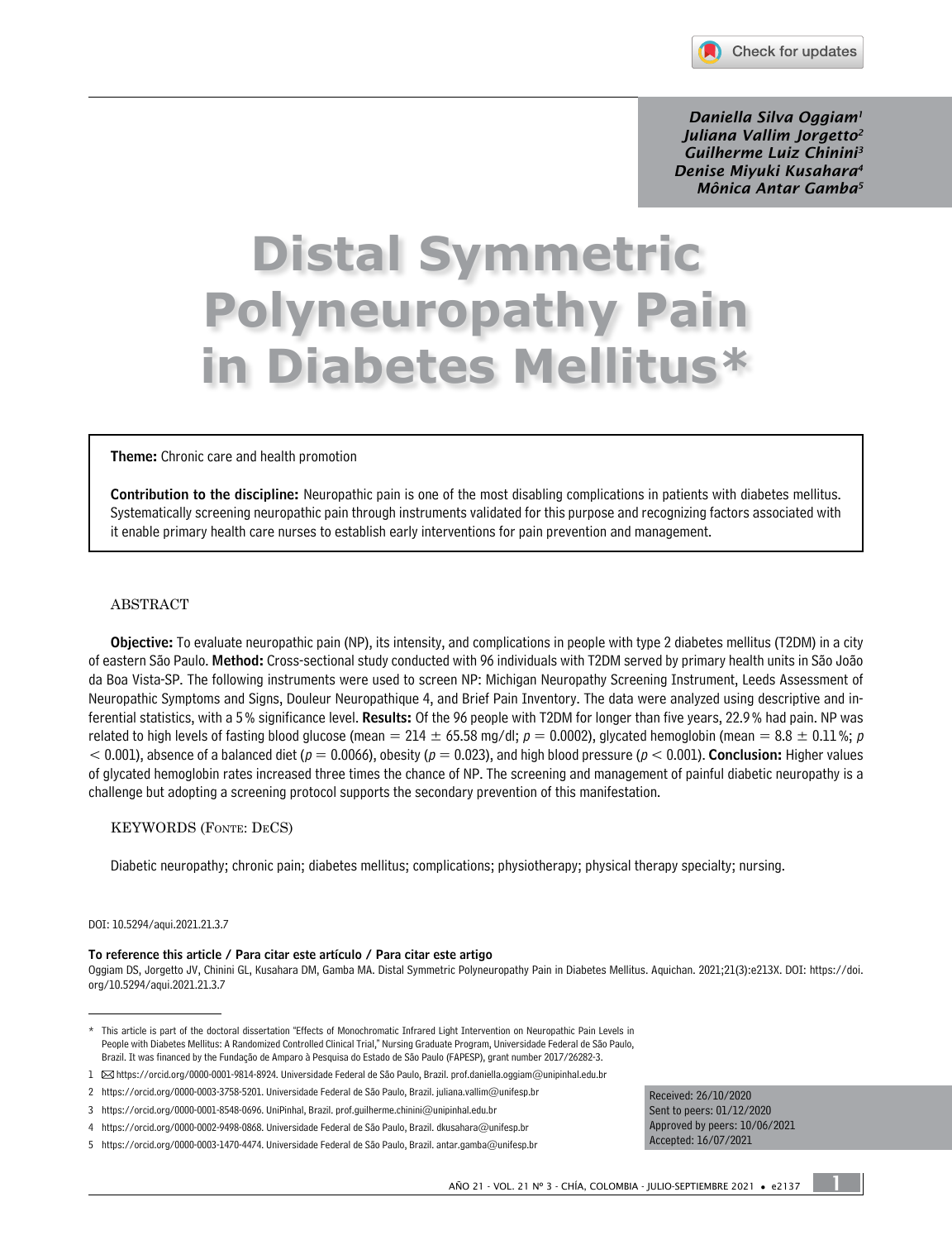## *Dolor por polineuropatía simétrica distal en la diabetes mellitus\**

#### RESUMEN

Objetivo: evaluar el dolor neuropático (DN), su intensidad y sus complicaciones en personas con diabetes mellitus tipo 2 (DM2) en una ciudad del este de São Paulo. Método: estudio transversal realizado con 96 individuos con DM2 atendidos en unidades básicas de salud en São João da Boa Vista-SP. Se utilizaron los siguientes instrumentos para rastrear el DN: el instrumento para la detección de la neuropatía de Michigan, la evaluación de signos y síntomas neuropáticos de Leeds, el cuestionario Douleur Neuropathique 4 y el inventario breve del dolor. Los datos se analizaron mediante estadística descriptiva e inferencial, con un nivel de significancia del 5%. Resultados: de las 96 personas con DM2 durante más de cinco años, el 22,9% tenía dolor. El DN se relacionó con niveles altos de glucosa en sangre en ayunas (media = 214  $\pm$  65,58 mg/dl;  $p = 0.0002$ ), la hemoglobina glucosilada (media = 8,8  $\pm$  0,11%;  $p < 0.001$ ), la ausencia de una dieta ( $p = 0.0066$ ), la obesidad ( $p = 0.023$ ) y la hipertensión arterial ( $p < 0.001$ ). **Conclusión:** los altos valores en las tasas de hemoglobina glucosilada aumentaron tres veces la probabilidad de DN. La detección y el tratamiento de la neuropatía diabética dolorosa es un desafío, pero la adopción de un protocolo de detección contribuye a la prevención secundaria de esta manifestación.

PALABRAS CLAVE (Fuente: DeCS)

Neuropatías diabéticas; dolor crónico; diabetes mellitus; complicaciones; fisioterapia; enfermería.

El presente artículo hace parte de la tesis doctoral "Efectos de la intervención con luz infrarroja monocromática en los niveles de dolor neuropático de personas con diabetes mellitus: ensayo clínico controlado aleatorizado", Programa de Posgrado en Enfermería, Universidade Federal de São Paulo, Brasil. El proyecto contó con la financiación de la Fundação de Amparo à Pesquisa do Estado de São Paulo (FAPESP), subvención número 2017/26282-3.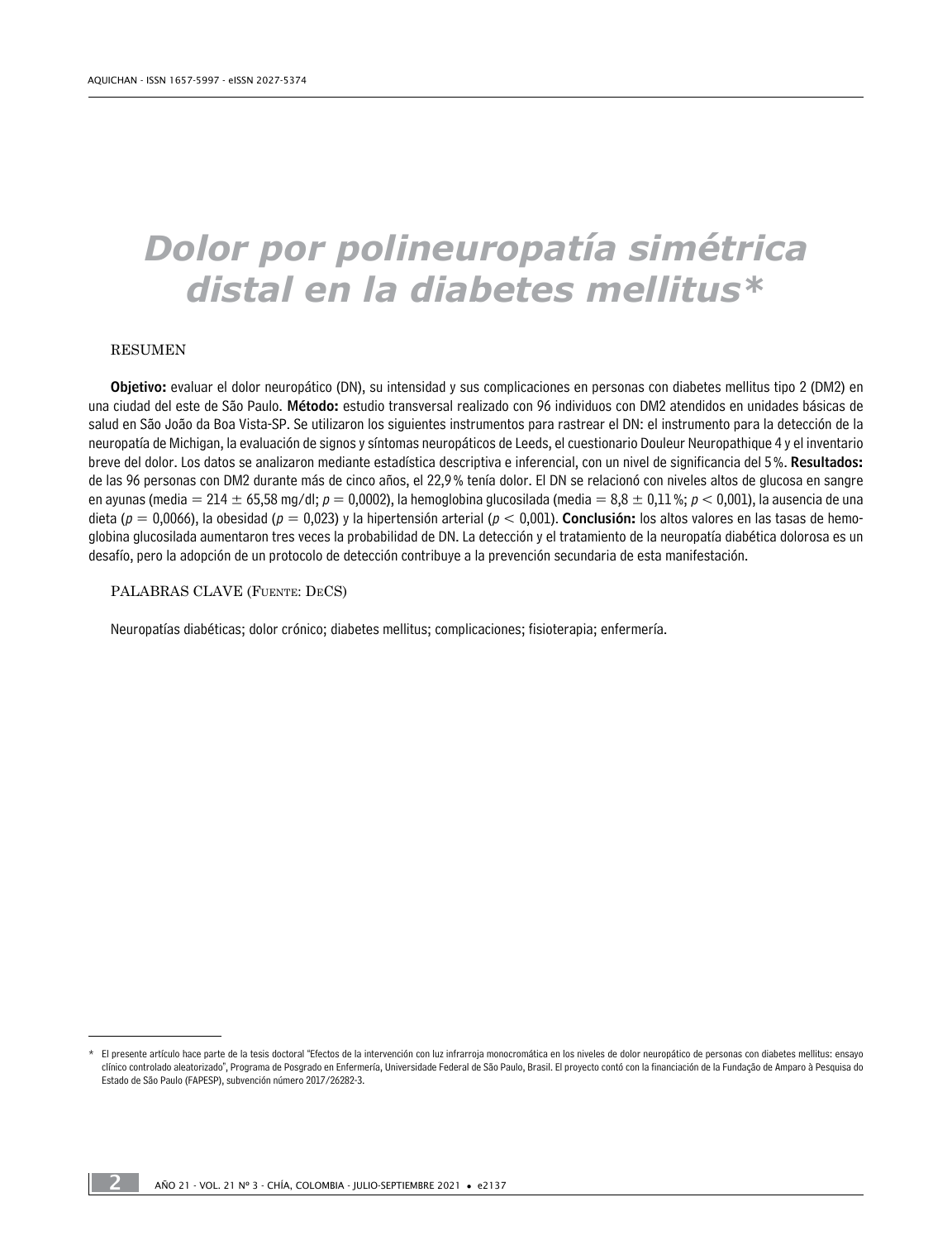## *Dor devido à polineuropatia simétrica distal em diabetes* **mellitus***\**

#### RESUMO

Objetivo: avaliar a dor neuropática (DN), sua intensidade e suas complicações em pessoas com diabetes mellitus tipo 2 (DM2) numa cidade do leste de São Paulo, Brasil. Materiais e método: estudo transversal realizado com 96 indivíduos com DM2 atendidos em unidades básicas de saúde em São João da Boa Vista, São Paulo. Foram utilizados os seguintes instrumentos para rastrear a DN: o instrumento para detectar a neuropatia de Michigan, a avaliação de sinais e sintomas neuropáticos de Leeds, o questionário de Douleur Neuropathique 4 e a escala breve da dor. Os dados foram analisados por meio de estatística descritiva e inferencial, com um nível de significância de 5%. Resultados: das 96 pessoas com DM2 durante mais de cinco anos, 22,9% sentiam dor. A DN esteve relacionada com níveis altos de glicose em sangue em jejum (média = 214  $\pm$  65,58 mg/dl; p = 0,0002), hemoglobina glicosilada (média = 8,8  $\pm$  0,11%;  $p < 0.001$ ), ausência de dieta (p = 0,0066), obesidade (p = 0,023) e hipertensão arterial (p < 0,001). Conclusões: os altos valores nas taxas de hemoglobina glicosilada aumentaram três vezes a probabilidade de DN. A detecção e o tratamento da neuropatia diabética dolorosa são um desafio, mas a adoção de um protocolo de detecção contribui para a prevenção secundária dessa manifestação.

#### PALAVRAS-CHAVE (Fonte: DeCS)

Neuropatias diabéticas; dor crônica; diabetes mellitus; complicações; fisioterapia; enfermagem.

3

El presente artículo hace parte de la tesis doctoral "Efectos de la intervención con luz infrarroja monocromática en los niveles de dolor neuropático de personas con diabetes mellitus: ensayo clínico controlado aleatorizado", Programa de Posgrado en Enfermería, Universidade Federal de São Paulo, Brasil. El proyecto contó con la financiación de la Fundação de Amparo à Pesquisa do Estado de São Paulo (FAPESP), subvención número 2017/26282-3.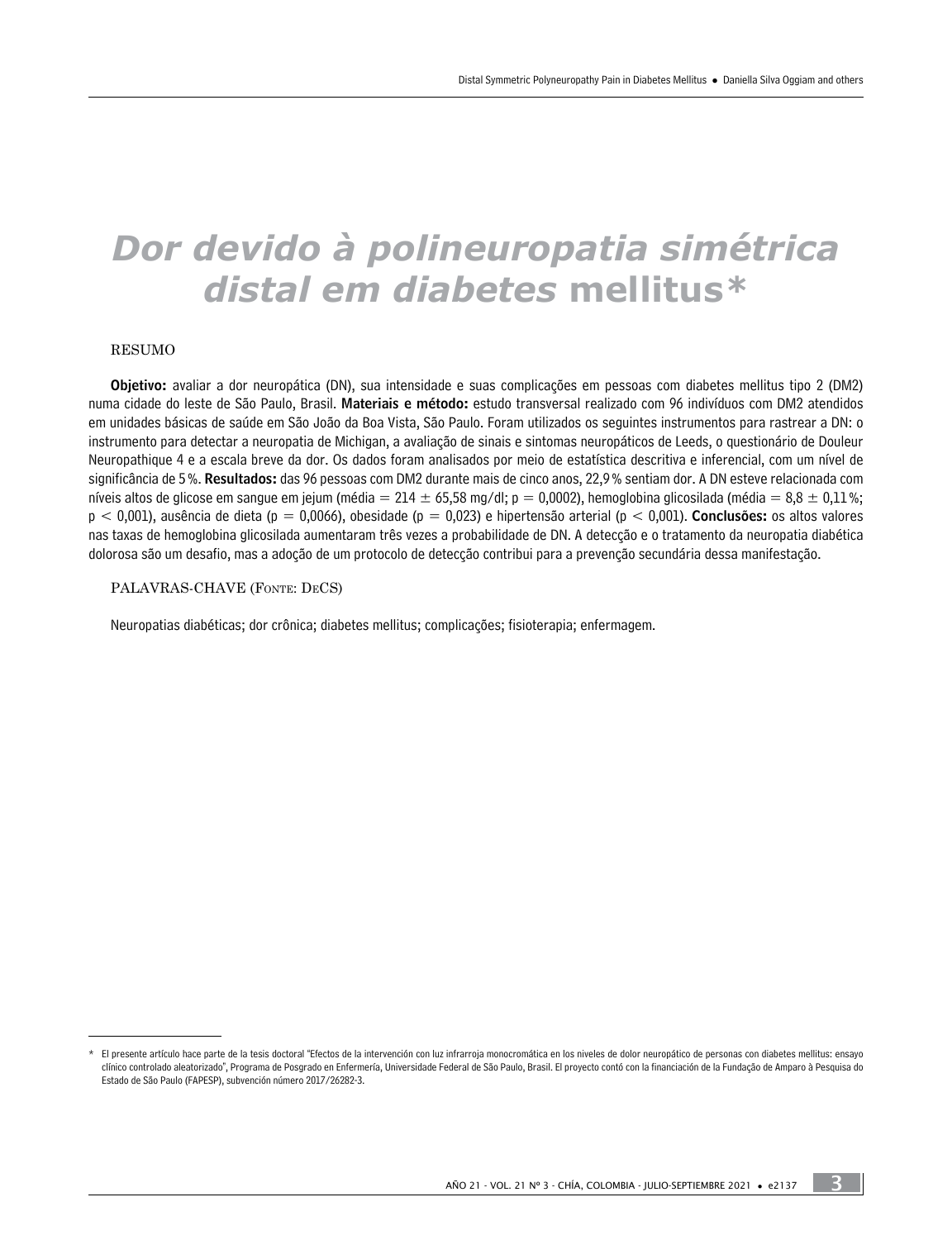## Introduction

Diabetic peripheral neuropathy (DPN) is prevalent in about 50% of diabetes mellitus (DM) cases. It is characterized by chronic clinical or subclinical manifestations resulting from injuries to the somatic peripheral nervous system involving nerve fibers. Progressively, DPN becomes a risk factor for developing a series of clinical complications such as degeneration of the nerves in the distal region of the lower limbs, ulcers, amputations, and neuropathic pain (NP) (1–3).

Among DPN cases, 75% had distal symmetric polyneuropathy (DSP) of multifactorial pathogenesis, caused by a metabolic dysfunction. It results in oxidative stress and inflammation of peripheral nerves, in addition to variations in voltage-dependent sodium channels that worsen DSP and NP (4,5).

NP, the most incapacitating clinical complication of DSP among DPNs, is caused by extensive lesions in fine Aβ-, Aδ-, and C-type nerve fibers that adversely affect the sensory and motor nerve components. It has different clinical manifestations, pathophysiological mechanisms, development, and evolution. NP appears as spontaneous chronic pain, without any stimulus, or painful hypersensitivity triggered by sensitive neuronal injury (6–10). Pathophysiological studies report loss of nerve fibers, axonal degeneration, and demyelination associated with oxidative stress. The latter is induced by chronic hyperglycemia that causes mitochondrial damage and thus neural apoptosis (11,12).

The prevalence of NP is around 20% and increases according to DM duration, advancing age, and a lack of glycemic control. The prevalence is likely to rise as the global population ages. Therefore, screening NP is vital for implementing public policies aimed at early intervention and improving the quality of life of those affected. There is a growing need for adequate PDN and NP screening to make diagnosis and clinical treatment easy and effective (2).

Validated assessment instruments in the Portuguese language, which are easy to use and fairly accurate, can assist in screening the signs and symptoms of NP with high predictive values for diabetic neuropathy and NP. These instruments include Michigan Neuropathy Screening Instrument (MNSI) (13,14), Leeds Assessment of Neuropathic Symptoms and Signs (LANSS) (15), Douleur Neuropathique 4 (DN4) (16), and Brief Pain Inventory (BPI) (17), which provide better clinical accuracy in DM (3,18).

The MNSI is widely used in clinical trials worldwide, facilitating the screening of diabetic neuropathy with clinical history and physical examination (13,14,19). It comprises 13 items for clinical history: numbness, burning, sensitivity to touch, cramps, tingling, pain, temperature sensitivity, weakness of muscles, night-time worsening of symptoms, and tactile sensitivity. These are associated with 10 items for physical examination of the feet: appearance (deformities, dry skin, calluses, infections, fissures), ulcerations, deep ankle reflex, hallux vibration perception test with 128 Hz tuning fork, and 10 g monofilament test (19,20).

For screening DM NP, the LANSS and DN4 instruments are extensively used due to their high predictive value. The first differentiates NP from nociceptive pain; it consists of seven items with specific pain characteristics associated with physical assessment, allodynia, and pain threshold at needle examination. Its score ranges from 0 to 24 points; less than 12 points characterize nociceptive pain and more than 12 points NP (15,21,22). The DN4 questionnaire has 10 questions, three of which are for the physical examination of signs such as burning, tingling, numbness, changes in temperature sensitivity, and tactile stimulus. The score ranges from 0 to 10; equal to or greater than four indicates NP (23).

BPI is a numerical instrument that assists in assessing pain intensity and location, pain interference in daily life activities, social activities, mood, sleep, and walking. It allows quantifying pain self-perception through a score ranging from 0 to 10 for each item evaluated; above four points indicate significant pain (15,24).

The multidisciplinary team working in primary health care, including nursing and physiotherapy, is essential in the care and guidance of people with DM, as it screens, monitors, and treats complications arising from DM and the lack of adequate glycemic control. These professionals are skilled in using these assessment tools for effective monitoring, patient self-care, and treatment guidance.

Given the need and importance of screening diabetic neuropathy complications with instruments that calculate their prevalence, this study aims to analyze NP through validated instruments, measure its intensity, and identify related complications in a group of individuals with type 2 diabetes mellitus (T2DM) covered by the primary health care network in a city in the state of São Paulo.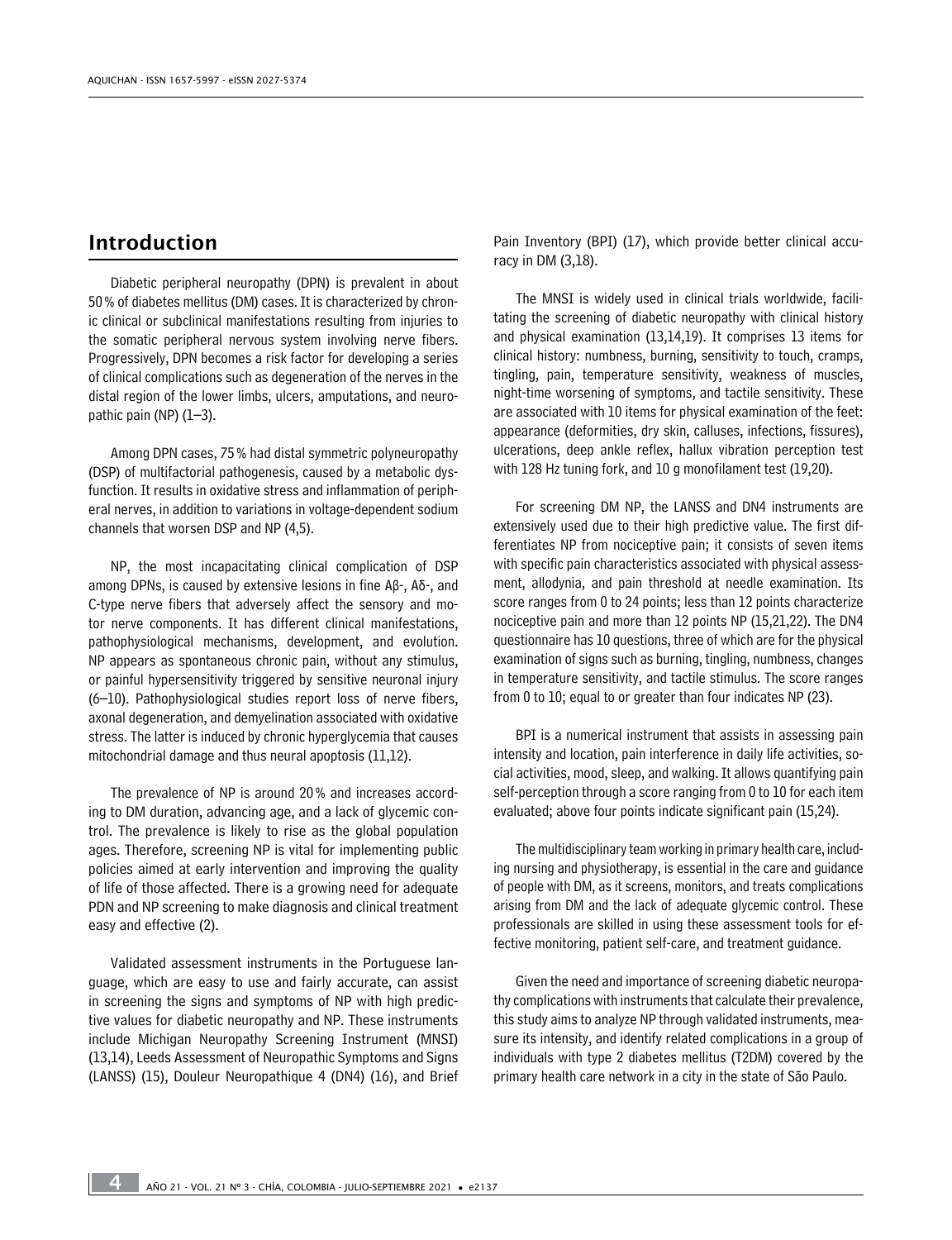## Method

This cross-sectional study on NP, its intensity, and complications involved people with T2DM using primary health care in São João da Boa Vista (SP) in 2018.

Data collection and NP screening were carried out from November 2018 to April 2019 using four validated instruments to measure NP and DPN after approval by the Research Ethics Committee (No. 2.303.253). This research guarantees subjects' confidentiality and privacy regarding their personal data and autonomy.

Participants were selected by stratified random sampling from a population of 2,542 individuals diagnosed with T2DM (International Classification of Diseases (ICD) code E10 and E11), registered in the extinct Hiperdia program, in 13 primary health units in the different regions of the municipality.

The study included individuals residing, domiciled, and registered in the municipal public network of São João da Boa Vista, having cognitive conditions to participate in the study (alertness, mental soundness to meet the study requirements voluntarily), aged over 30 years, and with a diagnosis of T2DM for five years or more. Additionally, the following exclusion criteria were adopted: alcoholism, decompensated hypothyroidism, signs of spinal cord compression, stenosis or radiculopathy, chronic pain of another nature such as vascular pain and nociceptive pain, severe peripheral artery disease, ischemic or hemorrhagic stroke associated with T2DM, uncontrolled high blood pressure, pregnancy, lactation, malignant disease in the lower limbs, active systemic cancer, posterior knee and spine surgery, score greater than 12 on the Hamilton Depression Rating Scale (HDRS) (25), no glycemic monitoring, and no glycated hemoglobin in the last six months. The HDRS is used in the assessment and exclusion processes, as depression may interfere with the pain level

We investigated variables related to sociodemographic characteristics, laboratory, clinical aspects, and complications related to T2DM, lifestyle habits, comorbidities, treatments, hospitalization for the disease, treatment satisfaction in primary health units, and assessment of NP and its intensity.

The data of each patient with T2DM were obtained at the health units during an appointment scheduled by telephone by the responsible researcher and from information recorded in the medical records. Participants signed the Informed Consent and filled out a form on sociodemographic characteristics, lifestyle, and clinical history. For screening diabetic neuropathy and NP and measuring pain intensity and complications, we used four validated instruments, namely, the MNSI (13,14) to assess the characteristic symptoms of diabetic neuropathy; the LANSS (15) to differentiate the type of neuropathic or nociceptive pain; the DN4 (16) to identify specific symptoms of NP, and the BPI (17) for the numerical quantification of pain.

Based on instrument results, NP was determined when LANSS scores were greater than or equal to 12, DN4 scores were greater than or equal to 4, and BPI scores were greater than 4. The MNSI classified individuals with DPN in scores above 6 (26) through data computed in a software called Fuzzy, which classifies the evaluated neuropathic symptoms. The HDRS considered a score greater than or equal to 9 points for depression symptoms (25).

Predictive values for the instruments that assessed NP (LANNS, DN4, and BPI) were calculated from the probabilistic expression of an individual with T2DM having a score sufficient to determine NP.

The complications related to the DM studied were assessed by temperature sensitivity test with a test tube and water at different temperatures, light touch test with cotton on the feet for allodynia, and simple yes or no questions on painful symptoms. Sleep quality was evaluated by asking the individual with T2DM whether they had had a peaceful night of sleep without pain or a night disturbed by pain in their feet.

The sample was calculated assuming about 20% of people with NP of the total number of individuals with T2DM in the municipality. Then, 194 people with T2DM were recruited, approximately 15 individuals per primary health unit. We employed the Simple Random Sampling Calculation to determine the proportion according to Equation (1):

$$
n = \frac{Z^2 p (1-p)N}{d^2 (N-1) + Z^2 p (1-p)} \tag{1}
$$

Where  $n$ : sample size;  $N$ : population size;  $Z$ : abscissa of the normal distribution (1.65 to 90% confidence level); d: maximum permissible error (decimal);  $p$ : the proportion of one of the events  $(p = 0.5$  is allowed when the previous proportion of pilot samples is not known) (27).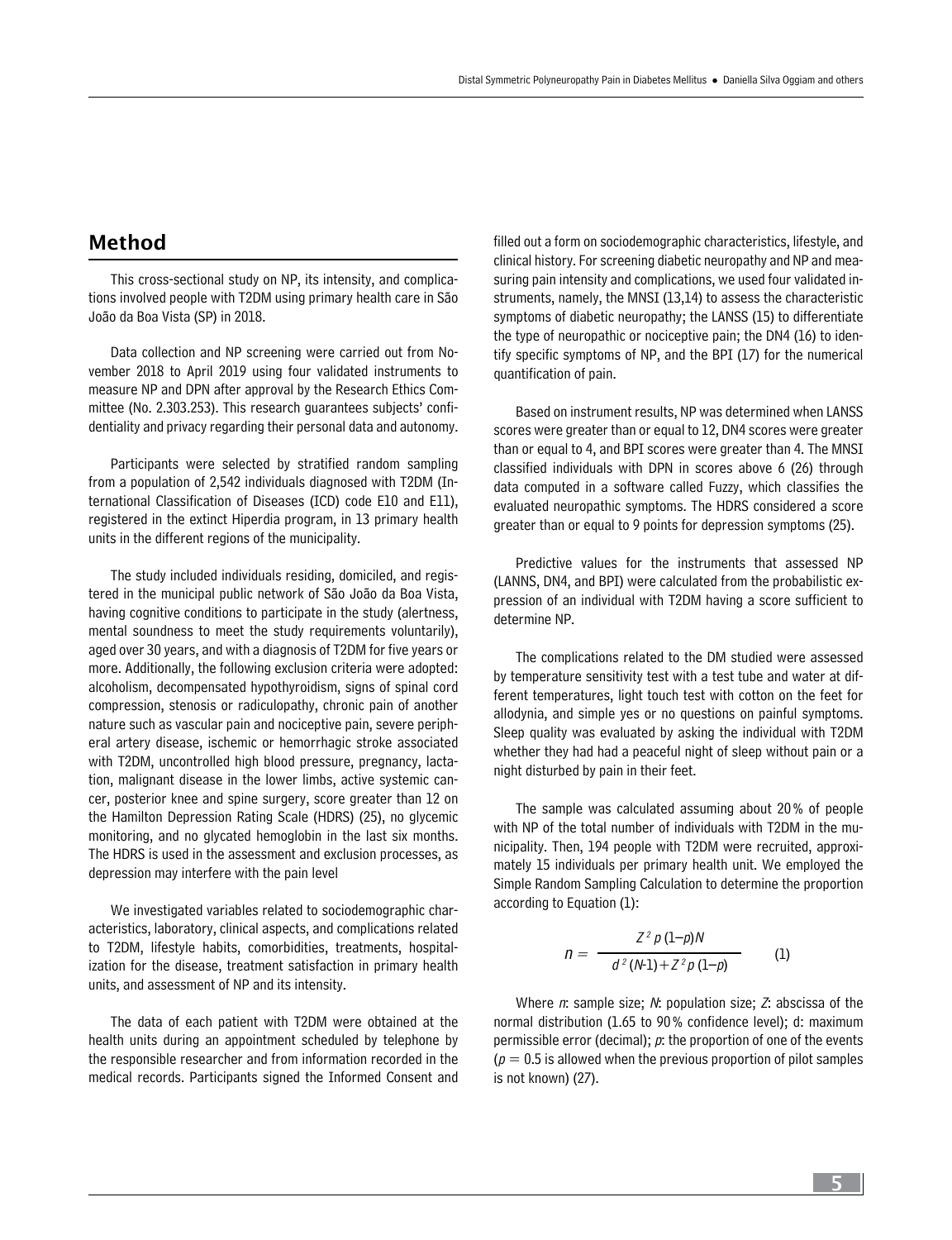The prevalence of NP was calculated as a static measure through specific assessments to identify the number of individuals with T2DM and NP from the total sample. We used Equation (2):

$$
NP = \frac{Number of individuals with T2DM and NP}{Total number of studied individuals with T2DM}
$$
 (2)

The specificity of the instruments used for NP (LANNS, DN4, and BPI) was calculated using the likelihood ratio (LR) to obtain their predictive values.

The data were analyzed using descriptive and inferential statistics. Quantitative variables were presented as mean, median, and standard deviation, while categorical variables were represented by absolute and relative frequency. After parametric and non-parametric calculations, the variables associated with NP were quantified, building a ROC curve, and defining the odds ratio value. Moreover, the Hosmer-Lemeshow test was employed to identify the model's fit to the data obtained.

The odds ratio was calculated as a measure of the intensity of association based on a multivariate logistic model to quantify the chances of events enabling the onset of NP in the studied population.

## Results

A total of 194 medical records of people with T2DM were analyzed. According to the eligibility criteria, 96 people were included in the study, three died before any assessment, and 95 people were excluded. Thirty-four (33.32%) had less than five years of T2DM, 26 (25.48%) had spinal disorders with medullary compression, stenosis, or herniated disc; 17 (17.46%) refused to answer the questionnaire or have their feet examined; 12 (11.76%) had ischemic stroke, and 6 (11.98%) severe artery disease, hypothyroidism, decompensated DM, or poliomyelitis.

The general age range of individuals who participated in the study was between 30 and 87 years. Most were female (53; 57.6%), Caucasian (53; 55.2%), married (65; 68.2%), residing in the rural area (69; 72%), with elementary education (21; 21.9%), income from agriculture (69; 72.0%), and classified according to per capita income as class C (46; 47.8%). Their mean time since T2DM diagnosis was  $12 \pm 6.5$  years, average fasting glucose was  $184 \pm 12$  mg/ dL, and average glycated hemoglobin was 7.8 %  $\pm$  0.01.

Diabetic neuropathy and NP were identified in 22 (22.9%) individuals (95%;  $CI: 0.2032 - 0.3867$ ). Table 1 shows data on sociodemographic characterization and lifestyle habits considered risk factors for comorbidities, with and without diabetic neuropathy and NP.

We identified a statistically significant association between alcoholism and smoking, not having a balanced diet, and comorbidities such as obesity, high blood pressure, and the peripheral neuropathy with pain. Table 2 presents the results regarding T2DM control in individuals with and without NP.

There was a statistically significant difference between individuals with and without NP and disease duration, fasting blood glucose, and glycated hemoglobin. Patients with peripheral neuropathy and pain had longer T2DM duration and higher levels of glycemia and glycated hemoglobin (Table 2).

Table 3 shows the mean and standard deviation of the scores obtained through the tools for assessing diabetic neuropathy and screening NP. It was possible to identify higher scores in people with diabetic neuropathy and NP in relation to the mean scores of each administered instrument.

BPI measures pain intensity as mild (up to 2 points), moderate (3 to 7 points), and severe (8 to 10 points). The average score of individuals with T2DM who had NP was 7.67 points, considered as moderate to severe pain intensity.

Additional analysis of the positive predictive value of specific instruments for assessing NP (LANNS and DN4) demonstrated a specificity of 84.85% and 98.4%, respectively. Meanwhile, the BPI numerical pain scale, nonspecific to NP, showed a specificity of 81.2% for this type of pain.

Table 4 shows the most apparent manifestations and complications associated with T2DM and diabetic neuropathy with pain compared to people with diabetic neuropathy without pain.

Hospitalization in the last 12 months was not significant for any of the groups, generally around 2.08%, and there was no difference between them.

Regarding the prevalence of individuals who used specific medications for NP, only one (4.54%) individual with diabetic neuropathy and pain took pregabalin. The individuals assessed reported 67% satisfaction with the treatment of the Unified Health System.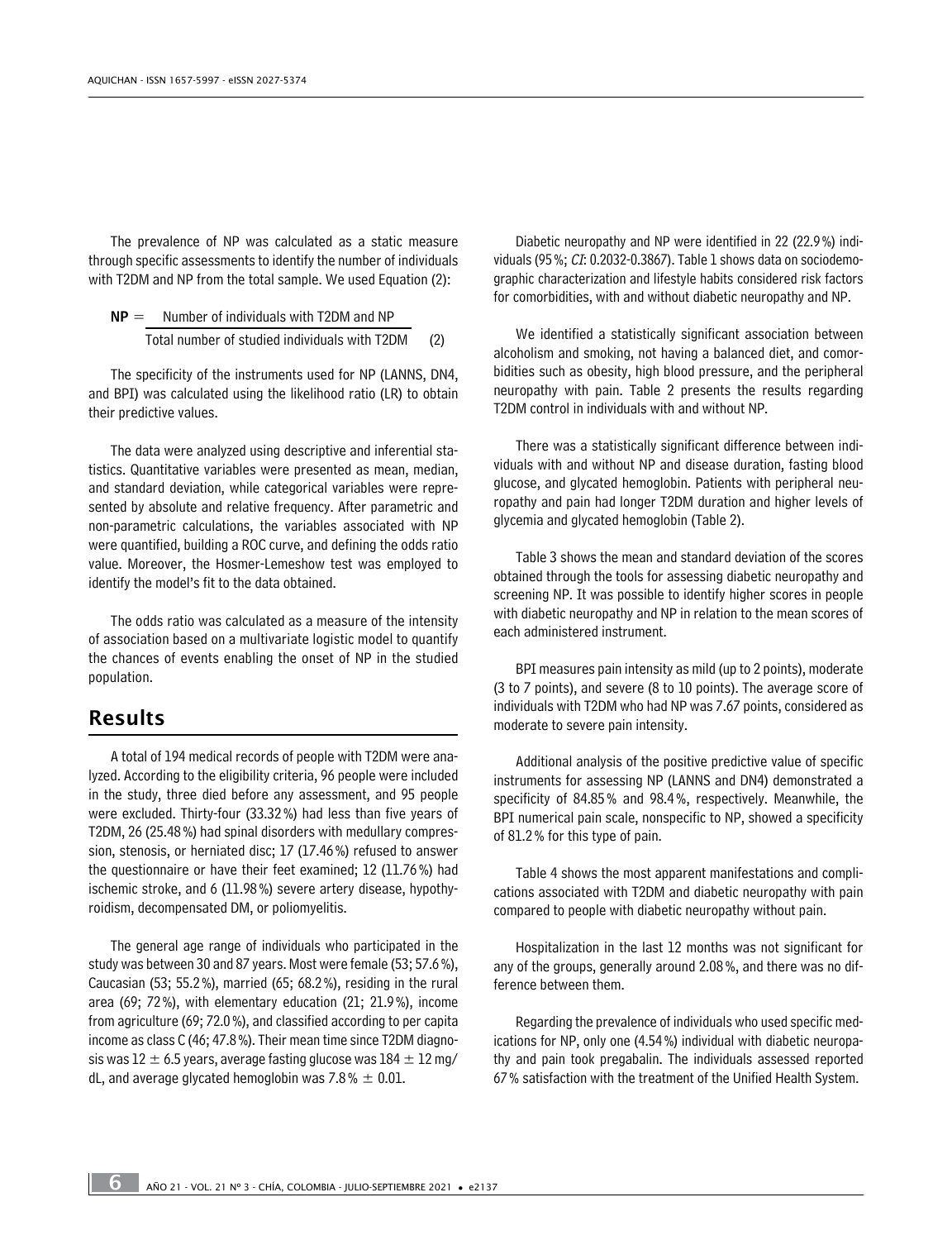| <b>Variables</b>       | Diabetic neuropathy<br>with no pain<br>$n = 74 \, \text{m}$ (%) | Diabetic neuropathy<br>with pain<br>$n = 22 \text{ n}$ (%) | p-Value | 95% CI               |
|------------------------|-----------------------------------------------------------------|------------------------------------------------------------|---------|----------------------|
| Age range $> 60$ years | 53 (71.6)                                                       | 16(72.7)                                                   | 0.494   | [0.1323; 0.3315]     |
| Female                 | 45 (60.8)                                                       | 16(63.6)                                                   | 0.7771  | [0.1519; 0.3727]     |
| Caucasian              | 43 (58.1)                                                       | 11 (50.0)                                                  | 0.4614  | [0.0963; 0.3111]     |
| Smoking and alcoholism | 28 (37.8)                                                       | 12 (54.5)                                                  | < 0.001 | $[-3.0967; 1.9655]$  |
| Physical activity      | 22(29.7)                                                        | 01(4.5)                                                    | 0.2502  | $[-1.6242; 0.3756]$  |
| Balanced diet          | 29 (39.1)                                                       | 03(13.6)                                                   | 0.0066  | $[-3.2911; -0.6223]$ |
| High blood pressure    | 64 (86.4)                                                       | 21 (95.4)                                                  | < 0.001 | [0.1554; 0.3387]     |
| Obesity (BMI $>$ 30)   | 31(41.9)                                                        | 15 (68.2)                                                  | 0.023   | $[-0.1707; 2.0456]$  |
| Dyslipidemia           | 1(41.8)                                                         | 15 (68.1)                                                  | 0.4719  | [0.1906; 0.4615]     |

## Table 1. Qualitative variables: Sociodemographic characteristics, risk factors, and comorbidities of individuals with T2DM, according to NP

Note. BMI = Body Mass Index. Source: Own elaboration

| <b>Variables</b>                                                                        | <b>Diabetic</b><br>neuropathy with no<br>pain<br>$n = 74$<br>$n$ (%) | <b>Diabetic</b><br>neuropathy with<br>pain<br>$n = 22$<br>$n$ (%) | p-Value                   | 95% CI                                             |
|-----------------------------------------------------------------------------------------|----------------------------------------------------------------------|-------------------------------------------------------------------|---------------------------|----------------------------------------------------|
| T2DM time – years (mean $\pm$ SD)                                                       | $8 \pm 6.55$                                                         | $12 \pm 6.57$                                                     | 0.0039                    | [0.0382; 0.1866]                                   |
| Fasting blood glucose – mg/dL (mean $\pm$ SD)                                           | $172 \pm 55.4$                                                       | $214 \pm 65.58$                                                   | 0.0002                    | [0.0074; 0.0235]                                   |
| Glycated hemoglobin – % (mean $\pm$ SD)                                                 | $7 \pm 0.12$                                                         | $8.8 \pm 0.11$                                                    | < 0.001                   | [59.1416; 63.2348]                                 |
| Monitoring frequency of capillary blood glucose - $n$ (%)<br>Daily<br>Weekly<br>Monthly | 18 (24.3)<br>30(40.5)<br>25(33.7)                                    | 4(18.2)<br>7(31.8)<br>11(50.0)                                    | 0.4093<br>0.4195<br>0.356 | [0.657; 0.979]<br>[0.685; 0.937]<br>[0.544; 0.845] |
| Form of glycemic control $- n$ (%)<br>Oral medication<br>Insulin<br><b>Both</b>         | 34 (45.9)<br>14 (18.9)<br>25(33.7)                                   | 2(9.0)<br>7(31.8)<br>9(40.9)                                      | 0.119<br>0.234<br>0.356   | [0.869; 1.019]<br>[0.465; 0.868]<br>[0.587; 0.884] |

## Table 2. Variables related to clinical history in the control of T2DM, according to NP

Note. SD=standard deviation. Source: Own elaboration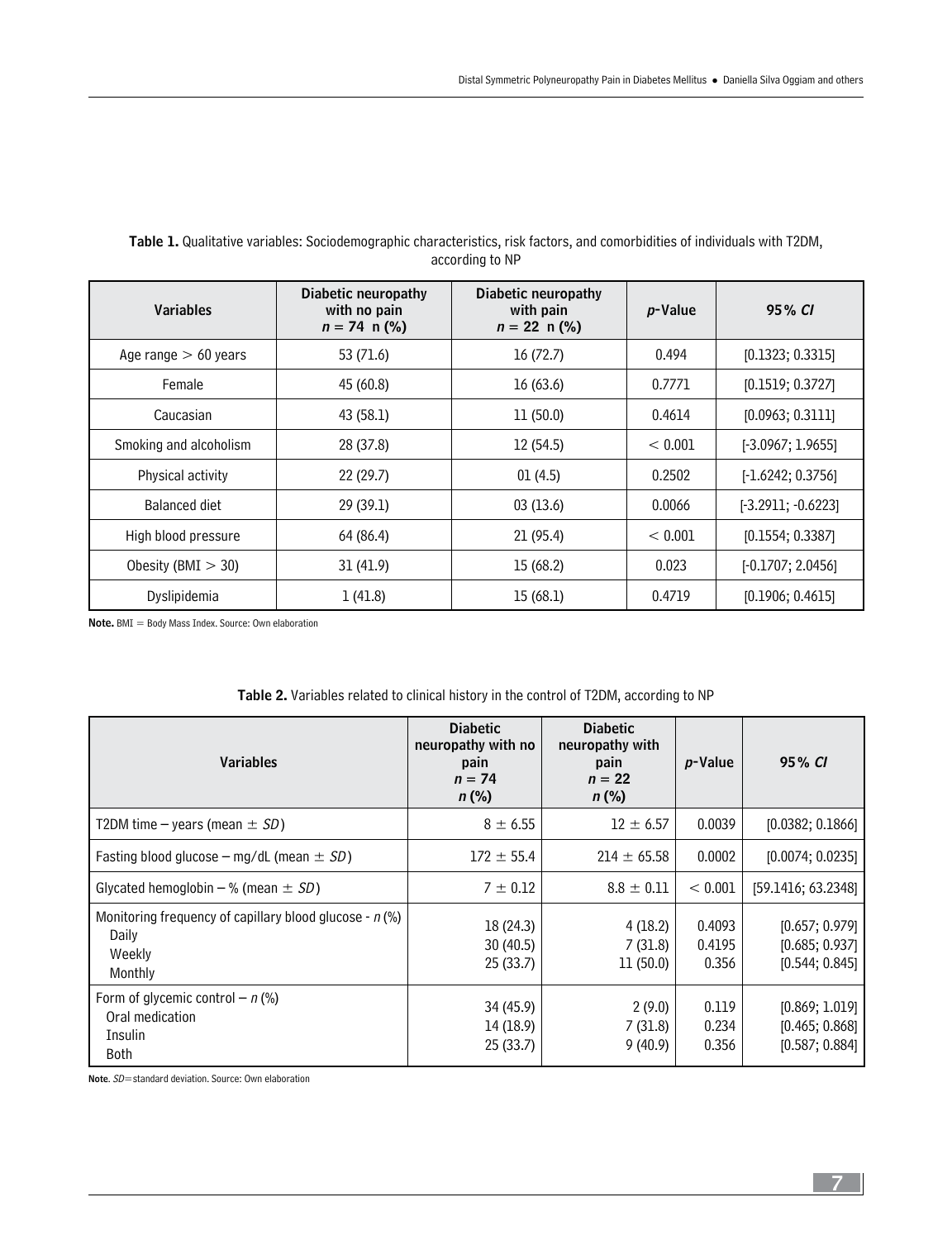| <b>Variables</b> | Diabetic neuropathy with no pain<br>(mean $\pm$ SD) | Diabetic neuropathy with pain<br>(mean $\pm$ SD) | p-Value |
|------------------|-----------------------------------------------------|--------------------------------------------------|---------|
| MNSI             | 3.70(3.36)                                          | 13.54 (2.75)                                     | < 0.001 |
| LANNS            | 3.34(3.80)                                          | 16.10(2.55)                                      | < 0.001 |
| DN4              | 1.40(1.54)                                          | 7.78 (1.89)                                      | < 0.001 |
| <b>BPI</b>       | 1.49(2.09)                                          | 7.67(1.58)                                       | < 0.001 |

Table 3. Scores of the instruments for screening painful neuropathy in T2DM, according to NP

Note. LANSS: Leeds Assessment of Neuropathic Symptoms and Signs; BPI: Brief Pain Inventory; DN4: Douleur Neuropathique 4; MNSI: Michigan Neuropathy Screening Instrument. Source: Own elaboration

| <b>Variables</b>                 | Diabetic neuropathy<br>with no pain<br>$n$ (%) | <b>Diabetic neuropathy</b><br>with pain<br>$n (\%)$ |         | 95% CI           |
|----------------------------------|------------------------------------------------|-----------------------------------------------------|---------|------------------|
| Temperature sensitivity changes  | 33 (44.5)                                      | 6(27.2)                                             | 0.0021  | [0.0406; 0.2671] |
| Allodynia                        | 1(1.3)                                         | 14 (63.6)                                           | < 0.001 | [0.80709; 1]     |
| Night-time worsening of symptoms | 12(16.2)                                       | 19 (86.3)                                           | < 0.001 | [0.4414; 0.7844] |
| Poor sleep patterns              | 40 (54.0)                                      | 15(68.2)                                            | 0.0054  | [0.1550; 0.3904] |
| Depression symptoms              | 10(13.5)                                       | 8(36.3)                                             | 0.0022  | [0.21488; 0.674] |
| 1(1.4)<br>Amputation             |                                                | 3(13.6)                                             | 0.0176  | [0.3256; 1]      |
| Ulcers                           | 7(9.46)                                        | 4(18.2)                                             | 0.0137  | [0.0794; 0.6479] |

Table 4. Complications associated with T2DM, according to NP

Source: Own elaboration

Table 5 shows the multivariate analysis of the association between demographic variables, risk factors, T2DM-related factors, and the complications of T2DM with diabetic neuropathy and NP.

Estimates of the logistic model with multivariate analysis allowed isolating the influence of Hb1AC on diabetic neuropathy with NP ( $p = 0.0290$ ). For every 1% of increased Hb1Ac, there was an increase of 2.8954 times the chance of developing this complication. When calculating the area for the ROC curve, we obtained a value of 0.8225, indicating the model's good discrimination (OR 2.8954; -95%: 2.7519; 3.0465;  $p < 0.001$ )

## Discussion

Diabetic neuropathy manifested by NP is one of the most devastating and disabling complications of T2DM. Despite its medical and social relevance, there are few studies on its main clinical and epidemiological characteristics, making it even more difficult to screen, assess, and diagnose and impairing adequate therapeutic management.

This research identified diabetic neuropathy and NP in 22.9% of the individuals. Patients with peripheral neuropathy and pain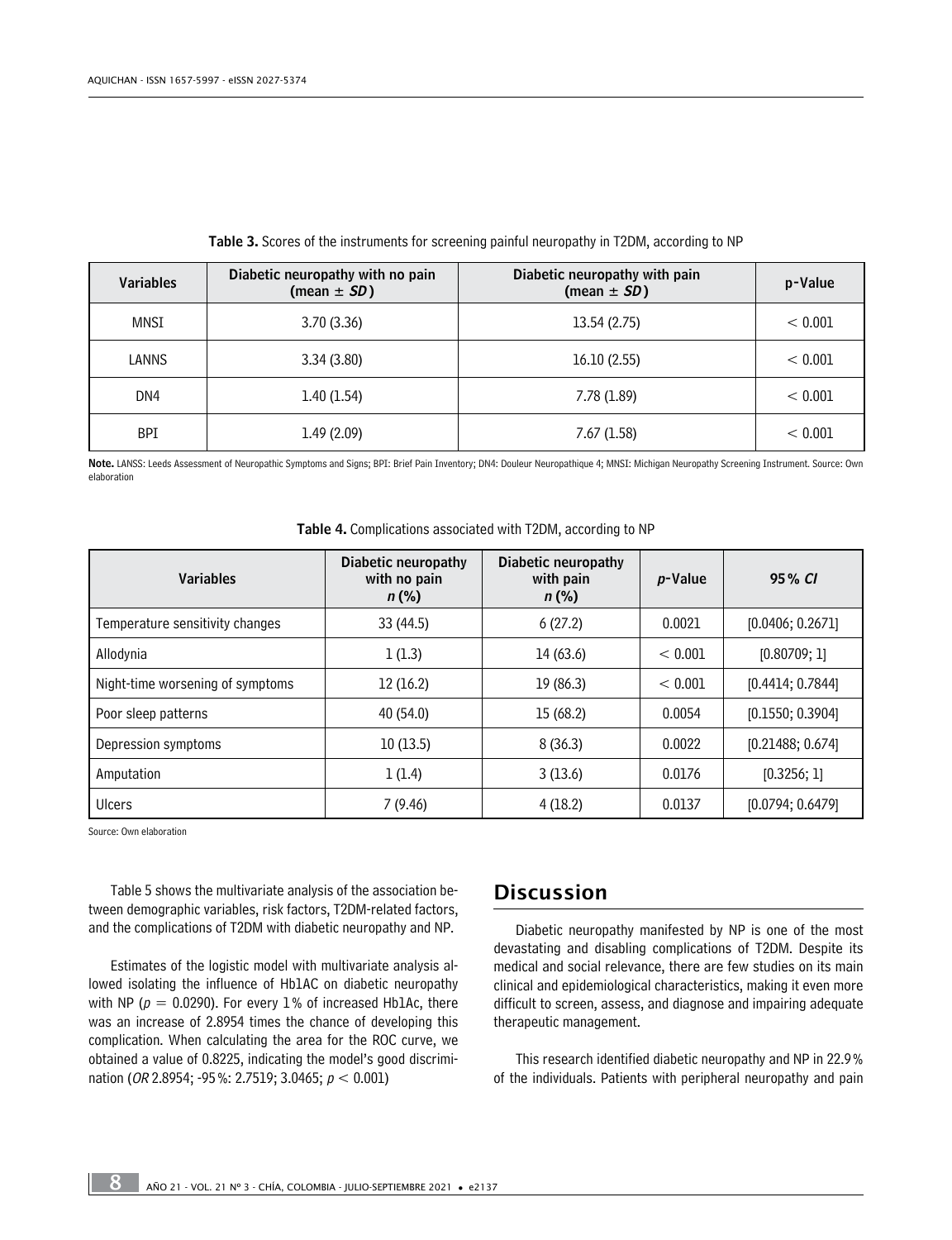| <b>Variables</b>                    | <b>Estimation</b> | <b>SD</b> | 95% CI              | $p$ -Value |
|-------------------------------------|-------------------|-----------|---------------------|------------|
| Intercept                           | $-19.2796$        | 8.7772    | [-42.4236; -5.2077] | 0.0281     |
| Fasting blood glucose               | $-0.0167$         | 0.0138    | [-0.0481; 0.0086]   | 0.2276     |
| HB1Ac                               | 204.8823          | 93.8609   | [42.7929; 428.4307] | 0.0290     |
| DM time                             | 0.0344            | 0.0888    | [-0.1493; 0.2322]   | 0.6986     |
| Male                                | $-1.6534$         | 1.9437    | $[-6.8181; 1.5126]$ | 0.3950     |
| Diet for DM                         | $-4.0907$         | 2.2755    | [-9.8344; -0.3553]  | 0.0722     |
| Previous use of tobacco and alcohol | $-0.2400$         | 1.8659    | [-3.9079; 3.9309]   | 0.8977     |
| Smoking and alcoholism              | $-1.5543$         | 3.3681    | $[-8.8636; 5.1881]$ | 0.6445     |
| Obesity                             | 0.7386            | 1.2261    | $[-1.7612; 3.3311]$ | 0.5469     |
| Decreased vibratory sensitivity     | $-1.0485$         | 1.4033    | $[-4.3624; 1.5688]$ | 0.4550     |
| Absent vibratory sensitivity        | 0.2160            | 2.0288    | [-3.9072; 4.5434]   | 0.9152     |
| Decreased temperature sensitivity   | 3.3169            | 2.0229    | [0.0725; 8.8623]    | 0.1011     |
| Temperature sensitivity             | $-1.9473$         | 2.3561    | $[-6.7377; 3.2267]$ | 0.4085     |
| Physical activity                   | 4.0447            | 2.1055    | [0.6459; 9.3609]    | 0.0547     |
| Night-time worsening of symptoms    | 0.7194            | 1.8985    | $[-3.2168; 4.6288]$ | 0.7048     |
| Good sleep quality                  | $-0.9796$         | 1.3649    | [-4.2455; 1.5637]   | 0.4730     |
| Amputation                          | 1.1531            | 1.9445    | [-2.5738; 5.4062]   | 0.5532     |
| Allodynia indicator                 | 0.9914            | 1.5877    | [-2.1986; 4.3773]   | 0.5324     |
| Ulcer indicator                     | $-0.4523$         | 1.8685    | [-4.4390; 3.3579]   | 0.8087     |
| Age group indicator                 | 2.2560            | 3.9863    | [-5.9017; 10.2529]  | 0.5714     |
| Race indicator                      | $-1.7476$         | 2.0689    | [-6.1938; 2.2572]   | 0.3983     |

## Table 5. Association between demographic variables, risk factors, and complications of T2DM with peripheral neuropathy and NP

Source: Own elaboration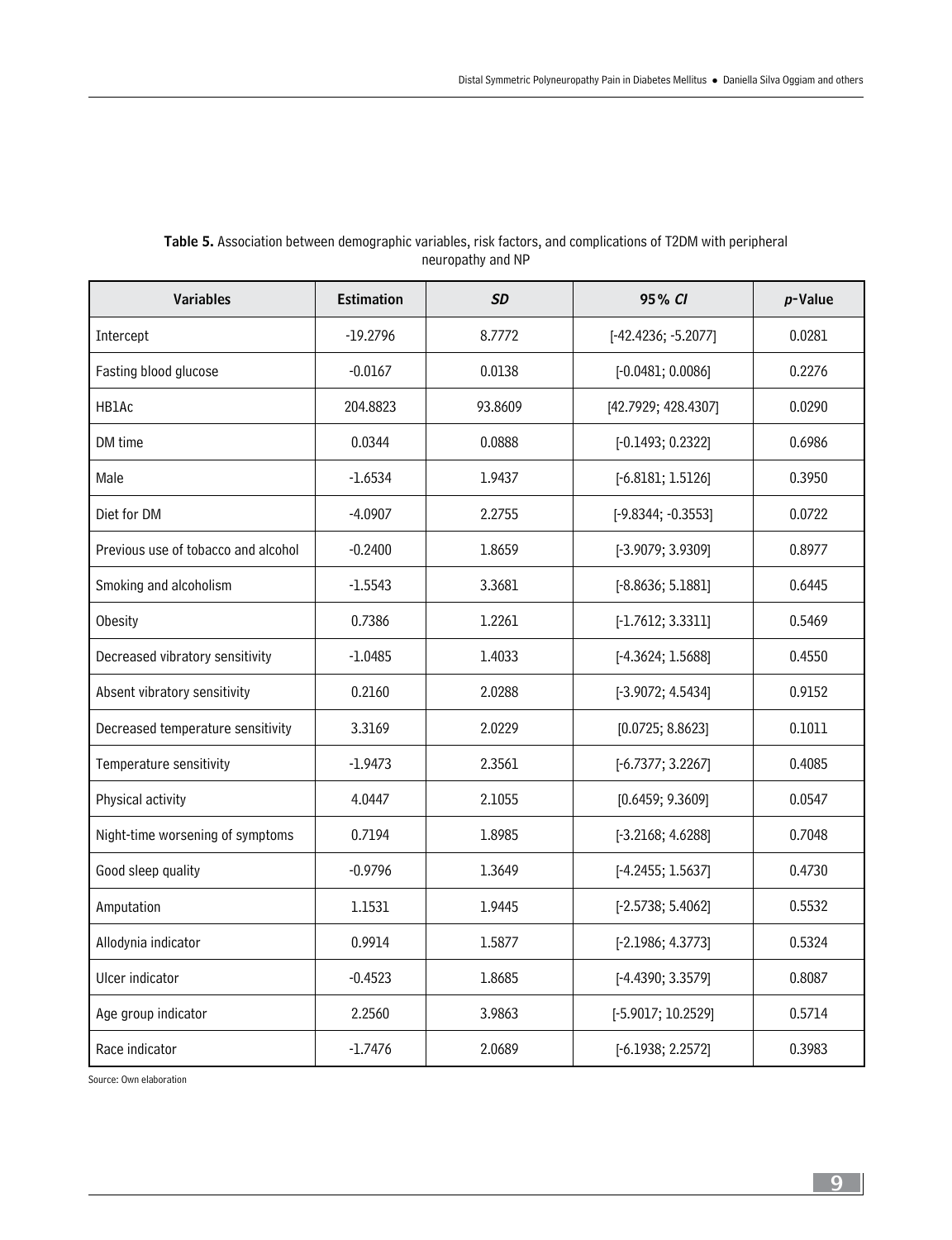had T2DM for longer and higher levels of glycemia and glycated hemoglobin. For every 1% of increased Hb1Ac, there was a 2.8 fold increase in the chance of developing this complication. A statistically significant association was identified between the use of alcohol and cigarettes, failure to have a balanced diet, and comorbidities such as obesity, high blood pressure, and peripheral neuropathy with pain. In addition, people with NP experienced complications such as changes in temperature sensitivity, allodynia, amputations, ulcers, worsening sleep quality, and depression symptoms significantly more frequently than those without pain.

NP assessment and diagnosis in people with T2DM is little targeted and specific concerning their symptomatology. Thus, it is necessary to exclude other causes not to be confused with pains related to diabetes itself, such as symptoms of spinal lesions, which is a widespread disorder (28). About a quarter of the individuals included in this research had NP, which spotlights the magnitude of this complication and the importance of making health professionals aware of the clinical screening of DPN and NP using specific scales for identifying their signs and symptoms (29,30).

We noted a high prevalence coefficient of painful diabetic neuropathy among the sample studied compared to data from other Brazilian regions that have a lower prevalence of NP, such as Santa Catarina with 16.7% (31). This may result from the association between prolonged illness time and inadequate management of people with diabetes in the region, where there is no standard monitoring and strict treatment in health units. A lack of a multidisciplinary team responsible for the comprehensive monitoring of these patients leads to inadequate glycemic control and, thus a high frequency of complications inherent to the disease (32,33).

The association between DM and pain with the sex, race, and age group variables was described by (32). In our study, these variables were not associated with NP. However, we identified that other variables such as disease duration and glycemic variability could increase complications associated with pain, such as changes in temperature sensitivity, allodynia, amputations, ulcers, poor sleep quality, depression symptoms, changes in biomechanics, and worsening of quality of life, as revealed by other researchers (32–35).

Research aimed at identifying risk factors for developing NP has shown that its prevalence can increase dramatically when DM duration is longer than 20 years and is associated with smoking, high levels of fasting blood glucose and Hb1AC, low educational level, and underemployment (36). Our research revealed similar results, as many individuals in the sample were low-income rural workers with inadequate glycemic control.

It should be noted that the development of diseases caused by agricultural activity blurs NP screening, as it shares symptoms with several diseases of different etiologies. Degenerative changes in the spine and discopathies, which are very prevalent in the population, show symptoms such as pain, tingling, and sensitivity alterations like NP caused by DM, demonstrating the importance of NP-specific (35,37).

Studies carried out recently in Portugal point out to the prevalence of NP in T2DM (18–23%) and its associations with the risk factors highlighted by DN4 pain screening. As in our study, increased prevalence of pain was related to high levels of Hb1aC, age group, and DM duration. There are no reports associating sex and ethnicity with pain (29,34).

In 2019, a Danish Center conducted a cohort survey of 5,514 people with diabetes, identifying an average of 4.6 years of disease duration and 10% prevalence of pain through the MNSI and DN4 instruments. It reports significant associations between the appearance of NP and females, an increase in the age group, duration of the disease, BMI greater than 30, and smoking. The study also relates pain to allodynia, changes in temperature sensitivity, depression symptoms, and changes in the quality of sleep of individuals with an average DM duration of 12 years (32).

According to the 2019 Consensus on Diabetic Neuropathy, about 26% of patients with T2DM developed chronic diabetic neuropathy, maintaining symptoms for more than three months. In fact, in our research, the main complications associated with NP in T2DM were the most referred to, i.e., allodynia, poor sleep quality, and night-time worsening of symptoms. These complications were present in more than 50% of the people examined. Such manifestations are due to injury of the thin nerve fibers and a lack of glycemic control, producing changes in sensitivity, worsening burning and tingling symptoms, mainly at night, and influencing the quality of sleep of patients with painful diabetic neuropathy (37–39).

Pai et al. (40) investigated the risk factors for the onset of NP in Taiwan through an observational study with 2,837 people with T2DM screened using the MNSI and DN4 questionnaires. They found an NP prevalence of 21.2%, related to advanced age,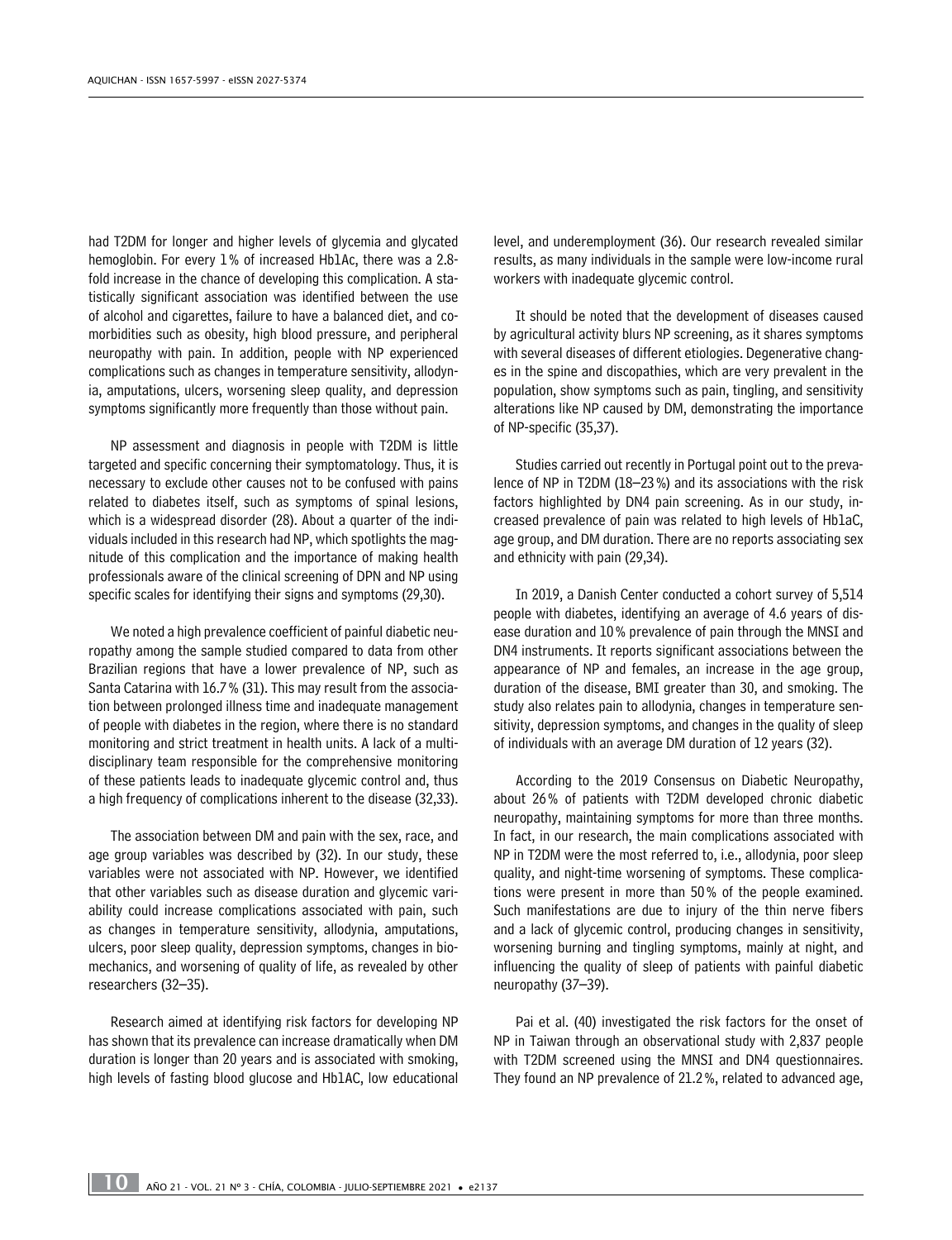treatment with insulin, high blood pressure, high cholesterol, and Hb1Ac. These data are like those in the present study, in which the 1% increase in Hb1Ac elevated three times the chance of developing NP (41).

High blood pressure, dyslipidemia, obesity, and smoking associated with painful diabetic neuropathy cause a higher prevalence of complications in individuals with more than ten years of disease, especially in more than half of people with NP. Current data show that this association occurs when 95.4% of the studied individuals with pain have high blood pressure, 68.1% dyslipidemia, 68.2% obesity, and 54.5% smoking, physically and emotionally impacting their quality of life (3,38,42).

The LANNS and DN4 instruments in patients with DN showed high scores for NP caused by nervous impairment of fine fibers Aδ and C, with symptoms such as hyperalgesia or allodynia. The BPI reported an average of seven points for pain intensity. These data corroborate an epidemiological study on the prevalence of painful diabetic neuropathy in the states of São Paulo, Ceará, and Bahia, Brazil, by applying the DN4 and BPI instruments, with scores above seven points (43). In conclusion, hyperalgesia and allodynia are related to high scores on the numerical pain scale, and this reflects in daily-life and professional activities, items assessed by the BPI (9).

Our results, associated with previously published studies, demonstrate that NP screening in diabetes mellitus can be performed using existing instruments validated in Portuguese. It is possible to design a systematic, integrative study to select instruments with more significant predictive value, sensitivity, and specificity and develop a more specific evidence-based protocol to screen and treat NP in T2DM. The sensitivity and specificity values of the instruments used in the screening were above 80%, indicating good accuracy. Higher scores on the instruments were related to a longer duration of the disease, high levels of Hb1Ac, and insulin glycemic control (15,16,34).

It is possible to outline the profile of individuals with T2DM treated in Primary Health Care and their complications related to diabetic neuropathy and pain. For this, control measures, stricter risk factor assessments, and targeted programs are necessary to raise awareness of painful diabetic neuropathy in order to decrease or even prevent the resulting biomechanical and psychic changes.

Because diabetes is a disease with multisystem complications and pain is a multifactorial event, nursing and a multidisciplinary team are necessary to care for the patient holistically. Implementing a standardized protocol and monitoring the nursing and physiotherapy team for people with T2DM in the municipalities' primary health units is essential to maintain adequate glycemic control and, consequently, reduce the rates of NP complications and prevalence.

The present study had some limitations because the assessment of NP in people with diabetes mellitus relied on records made available by health units. Therefore, data from private institutions was not computed to obtain the actual prevalence of NP in the municipality.

## Conclusion

NP screening allowed identifying pain in about 20% of individuals surveyed, with moderate to severe intensity. NP was significantly associated with the use of alcohol and cigarettes, failure to have a balanced diet, and comorbidities such as obesity and high blood pressure. The probability of NP was three times greater upon a percentage increase in glycated hemoglobin. Complications such as changes in temperature sensitivity, allodynia, night-time worsening of symptoms, poor sleep patterns, depression symptoms, amputations, and ulcers were more frequent in patients with NP.

Pain is subjective, influenced by personal experiences and caused by various factors. It makes screening and treatment of painful diabetic neuropathy a challenge. However, due to the negative repercussions it can have on an individual's life, a highly accurate screening and assessment protocol and a multidisciplinary team led by nurses and physiotherapists are required to guide and treat patients more appropriately in Primary Health Care, especially those with known risk factors for developing NP.

## Acknowledgment and financing

Thanks to the Fundação de Amparo à Pesquisa do Estado de São Paulo (FAPESP) for awarding a grant to research process number 2017/26282-3.

Conflict of interest: None declared.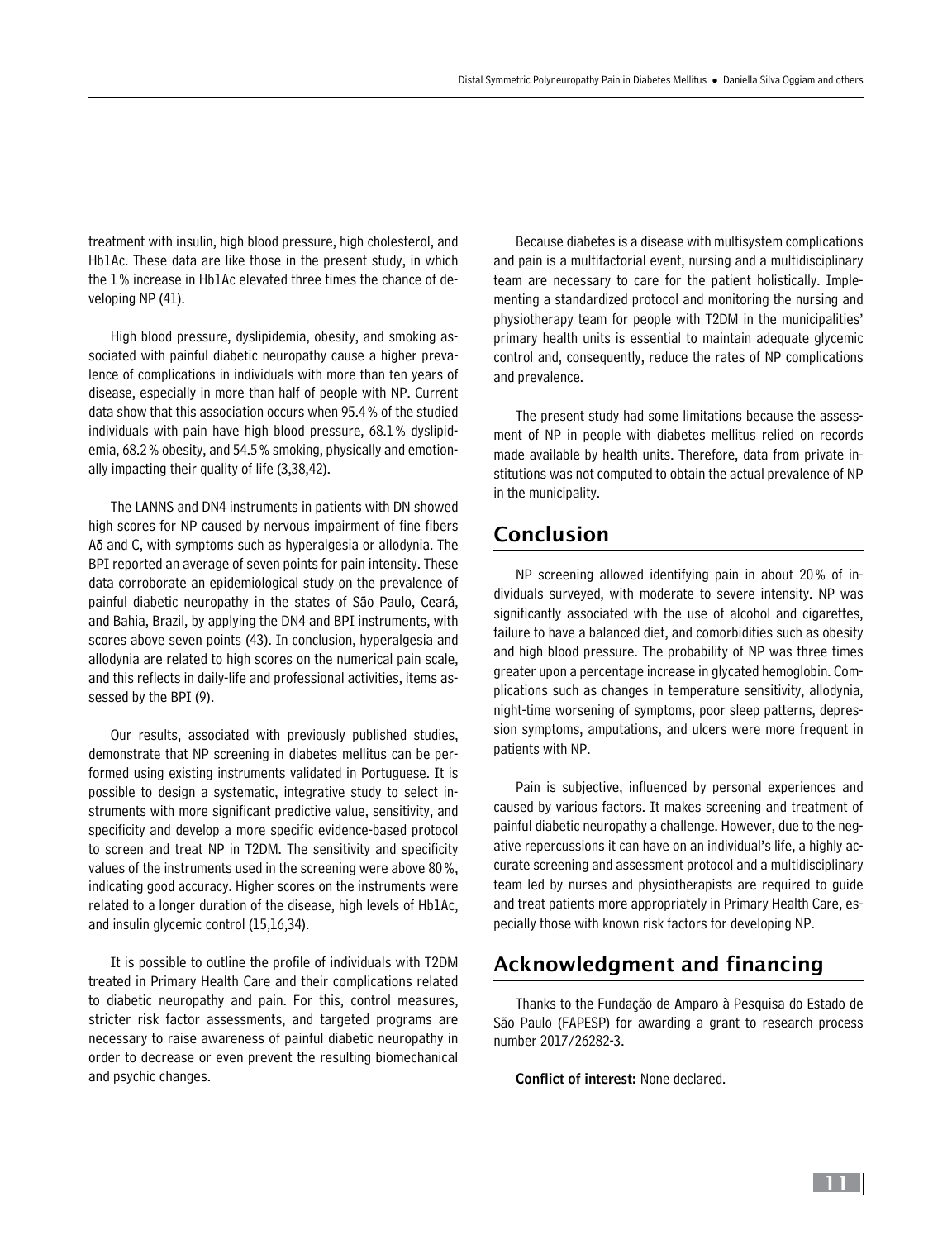## References

- 1. American Diabetes Association. Standards of Medical Care in Diabetes 2019. Diabetes Care. 2019;42(Suppl. 1):S4–S6. DOI:<https://doi.org/10.2337/dc19-Srev01>
- 2. Iqbal Z, Azmi S, Yadav R, Lim J, Malik RA, Alam U., et al. Diabetic Peripheral Neuropathy: Epidemiology, Diagnosis, and Pharmacotherapy. Clin Ther. 2018;40(6):828-849. DOI: <https://doi.org/10.1016/j.clinthera.2018.04.001>
- 3. Brazilian Diabetes Society. Diabetic Neuropathies: Position of the American Diabetes Association. 2019. DOI: [https://](https://doi.org/10.2337/dc16-2042) [doi.org/10.2337/dc16-2042](https://doi.org/10.2337/dc16-2042)
- 4. Sloan G, Shillo P, Selvarajah D, Wu J, Wilkinson ID, Tracey I, et al. A new look at painful diabetic neuropathy. Diabetes Res Clin Pract. 2018;144:177-191. DOI: <https://doi.org/10.1016/j.diabres.2018.08.020>
- 5. Shillo P, Sloan G, Greig M, Hunt L, Selvarajah D, Elliott J, et al. Painful and painless diabetic neuropathies: what is the difference? Curr Diabetes Rep. 2019;19:32. DOI:<https://doi.org/10.1007/s11892-019-1150-5>
- 6. Oliveira Volpe CM, Villar-Delfino PH, Ferreira dos Anjos PM, Nogueira-Machado JA. Cellular death, reactive oxygen species (ROS) and diabetic complications. Cell Death Dis. 2018:9,119. DOI:<https://doi.org/10.1038/s41419-017-0135-z>
- 7. Raputova J, Srotova I, Vlckova E, Sommer C, Uceyler N, Birklein F, et al. Sensory phenotype and risk factors for painful diabetic neuropathy: a cross-sectional observational study. Pain. 2017;158:2340–53. DOI: [https://doi.org/10.1097/j.](https://doi.org/10.1097/j.pain.0000000000001034) [pain.0000000000001034](https://doi.org/10.1097/j.pain.0000000000001034)
- 8. Brazilian Diabetes Society. Guidelines for the Brazilian Society of Diabetes: 2013-2014. São Paulo: Pharmaceutical Ac, 2014. Available from: <https://nutritotal.com.br/pro/wp-content/uploads/sites/3/2014/04/342-diretrizessbd.pdf>
- 9. Colloca L, Ludman T, Bouhassira D, Baron R, Dickenson AH, Yarnitsky D, et al. Neuropathic pain. Nat Rev Dis Primers. 2017;16(3). DOI:<https://doi.org/10.1038/nrdp.2017.2>
- 10. Raputova J, Vlckova E, Sommer C, Üçeyler N, Birklein F, Rittner HL, et al. Sensory phenotype and risk factors for painful diabetic neuropathy: a cross-sectional observational study. Pain. 2017;158(12):2340-2353. DOI: [https://doi.](https://doi.org/10.1097/j.pain.0000000000001034) [org/10.1097/j.pain.0000000000001034](https://doi.org/10.1097/j.pain.0000000000001034)
- 11. Sifuentes-Franco S, Padilla-Tejeda DE, Carrillo-Ibarra S, Miranda-Díaz AG. Oxidative Stress, Apoptosis, and Mitochondrial Function in Diabetic Nephropathy. Int J Endocrinol. 2018;1. DOI:<https://doi.org/10.1155/2018/1875870>
- 12. Zhou W, Yuan Yao Y, Li J, Wu D, Zhao M, Yan Z, et al. TIGAR Attenuates High Glucose-Induced Neuronal Apoptosis via an Autophagy Pathway. Front Mol Neurosci. 2019;12:193. DOI:<https://doi.org/10.3389/fnmol.2019.00193>
- 13. Oliveira FB, Botelho KKP, Bezerra AR, Azevedo DIO, Couto CCS, Martins EF. Cross-cultural adaptation to Brazilian Portuguese of the Michigan neuropathy screening Instrument: MNSI - Brazil. Clinical Sales, Criteria and Tools. Arq Neuropsiquiatr. 2016;74(8):653-6612. DOI: <https://doi.org/10.1590/0004-282X20160094>
- 14. Barbosa M, Saavedra A, Severo M, Maier C, Carvalho D. Validation and reliability of the Portuguese version of the Michigan Neuropathy Screening Instrument. Pain Pract. 2016;17(4):514-521. DOI: <https://doi.org/10.1111/papr.12479>
- 15. Schestatsky C, Félix-Torres V, Chaves MLF, Câmara-Ehlers B, Mucenic T, Caumo W, et al. Brazilian Portuguese validation of the Leeds assessment of neuropathic symptoms and signs for patients with chronic pain. Pain Medicine, 2011;12:1544–1550. DOI: <https://doi.org/10.1111/j.1526-4637.2011.01221.x>
- 16. Santos JG, Brito JO, De Andrade DC, Kaziyama VM, Ferreira KA, Souza I, et al. Translation to Portuguese and validation of the Douleur Neuropathique 4 questionnaire. J Pain. 2011;11(5):484-90. DOI: [https://doi.org/10.1016/j.](https://doi.org/10.1016/j.jpain.2009.09.014) [jpain.2009.09.014](https://doi.org/10.1016/j.jpain.2009.09.014)
- 17. Ferreira KA, Teixeira MJ, Mendonza TR, Cleeland CS. Validation of brief pain inventory to Brazilian patients with pain. Support Care Cancer. 2011;19(4):505-11. DOI: <https://doi.org/10.1007/s00520-010-0844-7>
- 18. Sarah A, Endrizzi MD, James P, Rathmell MD, Robert W, Hurley MD. Painful Peripheral Neuropathies. Essentials of Pain Medicine. 4ed. 2018: 273-282. DOI: <https://doi.org/10.1016/B978-0-323-40196-8.00032-2>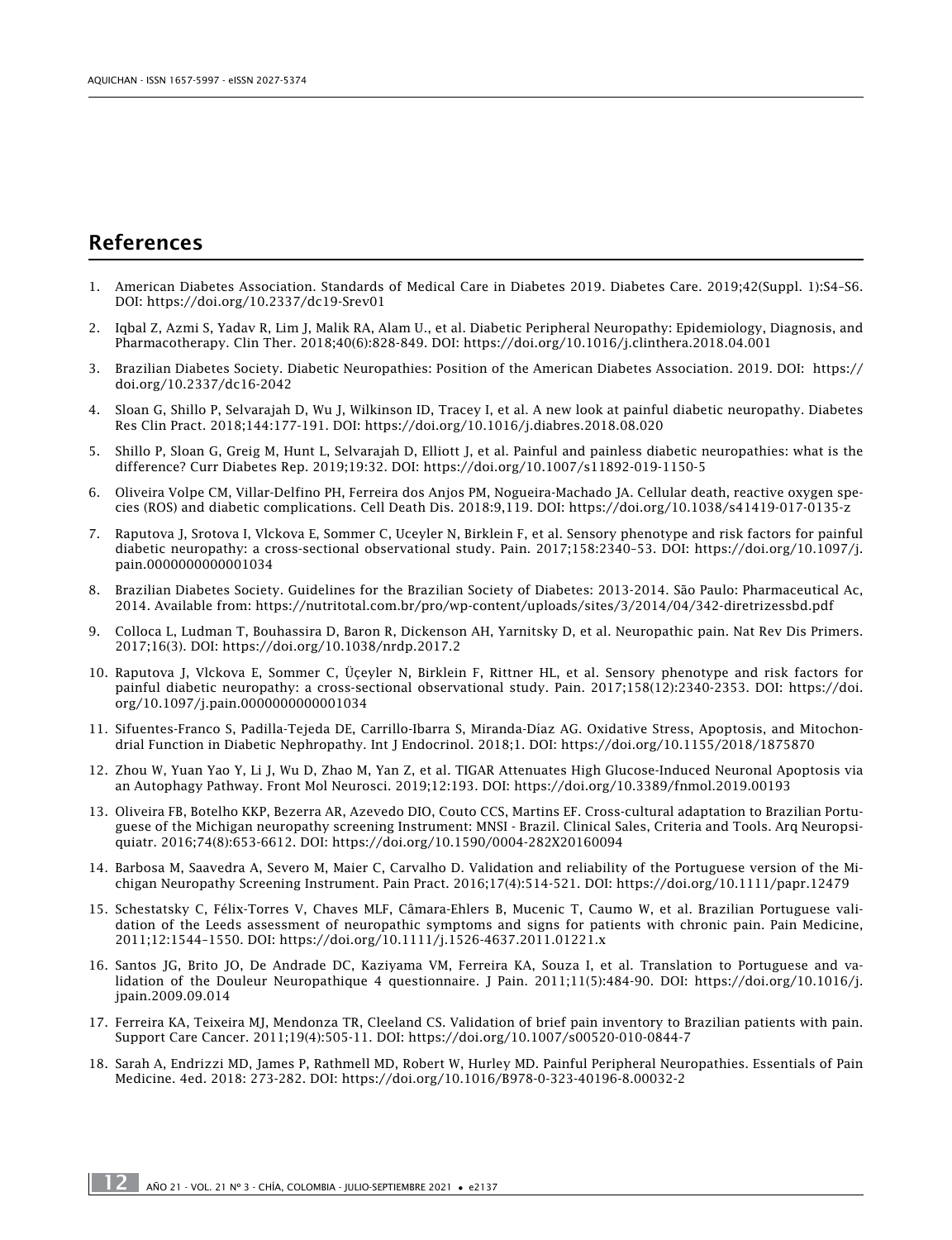- 19. MNSI Michigan Neuropathy Screening Instrument. Michigan Diabetes Research and Training Center. 2010. Available from: [http://www.med.umich.edu/borc/profs/documents/svi/MNSI\\_patient.pdf](http://www.med.umich.edu/borc/profs/documents/svi/MNSI_patient.pdf)
- 20. Sartor CD, Oliveira MD, Campos V, Ferreira JSSP, Sacco ICN. Cross-cultural adaptation and measurement properties of the Brazilian Version of the Michigan Neuropathy Screening Instrument. Braz J Phys Ther. 2018;22(3):222-230. DOI: <https://doi.org/10.1016/j.bjpt.2017.10.004>
- 21. Crucru G, Truini A. Neuropathic Pain: The Scope of the Problem. Pain and Therapy. 2017;6:1–3. DOI: [https://doi.](https://doi.org/10.1007/s40122-017-0086-1) [org/10.1007/s40122-017-0086-1](https://doi.org/10.1007/s40122-017-0086-1)
- 22. Carvalho AB, Garcia JS, Silva TKM, Riberio JVF. Translation and transcultural adaptation of pain quality assessment scale (PQAS) to Brazilian version. Braz J Anestesiol. 2016;66(1):94-104. DOI:<https://doi.org/10.1016/j.bjane.2013.10.018>
- 23. Agoons BB, Tchapmi D, Boli AO, Katte JC. Clinical utility of the DN4 questionnaire in the assessment of neuropathic pain in patients with type 2 diabetes: experience from a newly created diabetes clinic in Cameroon. PAMJ - Clinical Medicine. 2020:165(3). DOI: <https://doi.org/10.11604/pamj-cm.2020.3.165.23789>
- 24. Ministry of Health, Health Care Secretariat, Ordinance No. 1,083, of October 2, 2012. Available from: [http://bvsms.](http://bvsms.saude.gov.br/bvs/saudelegis/sas/2012/prt1083_02_10_2012.html) [saude.gov.br/bvs/saudelegis/sas/2012/prt1083\\_02\\_10\\_2012.html](http://bvsms.saude.gov.br/bvs/saudelegis/sas/2012/prt1083_02_10_2012.html)
- 25. Moreno RA, Moreno DH. Escalas de depressão de Montgomery & Asberg (MADRS) e de Hamilton (HAM-D). Rev Psiquiatr Clin. 1998;25:262-72. <https://pesquisa.bvsalud.org/portal/resource/pt/lil-228053>
- 26. Katigari MR, Ayatollahi H, Malek M, Haghighi MK. Fuzzy expert system for diagnosing diabetic neuropathy. World J Diabetes. 2017;8(2):80-88. DOI: <https://doi.org/10.4239/wjd.v8.i2.80>
- 27. Rouquayrol MZ, Gurge M. Epidemiologia e Saúde. 8 ed. Rio de Janeiro. Meedbook, 2017.
- 28. Feldman EL, Callaghan BC, Pop-Busui R, Zochodne DW, Wright DE, Bennett DL, et al. Diabetic neuropathy. Nat Rev Dis Primers. 2019;5(41). DOI: <https://doi.org/10.1038/s41572-019-0092-1>
- 29. Assunção A, Campos D, Marques R, Cunha I, Santos P, Martins A, et al. The impact of demographic and clinical characteristics on diabetic painful neuropathy. Rom J Intern Med. 2020;58(1):13–19. DOI: [https://doi.org/10.2478/rjim-](https://doi.org/10.2478/rjim-2019-0019)[2019-0019](https://doi.org/10.2478/rjim-2019-0019)
- 30. Hicks CW, Selvin E. Epidemiology of Peripheral Neuropathy and Lower Extremity Disease in Diabetes. Curr Diab Rep. 2019 Aug 27;19(10):86. DOI:<https://doi.org/10.1007/s11892-019-1212-8>
- 31. Cortez J, Reis C, Cardoso Y, Onofre A, Piovezan AP. Prevalência de dor neuropática e fatores associados em portadores de diabetes mellitus tipo 2 atendidos em ambulatório médico\* SC. Rev Dor. 2014;15(4). DOI: [https://doi.](https://doi.org/10.5935/1806-0013.20140055) [org/10.5935/1806-0013.20140055](https://doi.org/10.5935/1806-0013.20140055)
- 32. Gylfadottir SS, Christensen DH, Nicolaisen SK, Andersen H, Callaghan BC, Itani M, Khan KS, et al. Diabetic polyneuropathy and pain, prevalence, and patient characteristics: a cross-sectional questionnaire study of 5,514 patients with recently diagnosed type 2 diabetes. Pain. 2019. DOI:<https://doi.org/10.1097/j.pain.0000000000001744>
- 33. Baron R, Maier C, Attal N, Binder A, Bouhassira D, Cruccu G, et al. Peripheral neuropathic pain: a mechanism-related organizing principle based on sensory profiles. Pain. 2017;158(2):261-272. DOI: [https://doi.org/10.1097/j.](https://doi.org/10.1097/j.pain.0000000000000753) [pain.0000000000000753](https://doi.org/10.1097/j.pain.0000000000000753)
- 34. Celik S, Yenidunya G, Temel E, Purisa S, Uzum AK, Gul N, et al. Utility of DN4 questionnaire in assessment of neuropathic pain and its clinical correlations in Turkish patients with diabetes mellitus. Kidney Care Diabetes. 2016;10(4): 259-64. DOI:<https://doi.org/10.1016/j.pcd.2015.11.005>
- 35. Jensen TS, Finnerup NB. Allodynia and hyperalgesia in neuropathic pain: clinical manifestations and mechanisms. Lancet Neurol. 2014;13(9):924-35. DOI: [https://doi.org/10.1016/S1474-4422\(14\)70102-4](https://doi.org/10.1016/S1474-4422(14)70102-4)
- 36. Garoushi S, Jonhson MI, Tashani OA. A cross-sectional study to estimate the point prevalence of painful diabetic neuropathy in Eastern Libya. BMC Public Health. 2019;19:78. DOI: <https://doi.org/10.1186/s12889-018-6374-9>
- 37. American Diabetes Association. Standards of Medical Care in Diabetes 2017. Diabetes Care. 2017;40(1):S1–S135. [https://care.diabetesjournals.org/content/diacare/suppl/2016/12/15/40.Supplement\\_1.DC1/DC\\_40\\_S1\\_final.pdf](https://care.diabetesjournals.org/content/diacare/suppl/2016/12/15/40.Supplement_1.DC1/DC_40_S1_final.pdf)